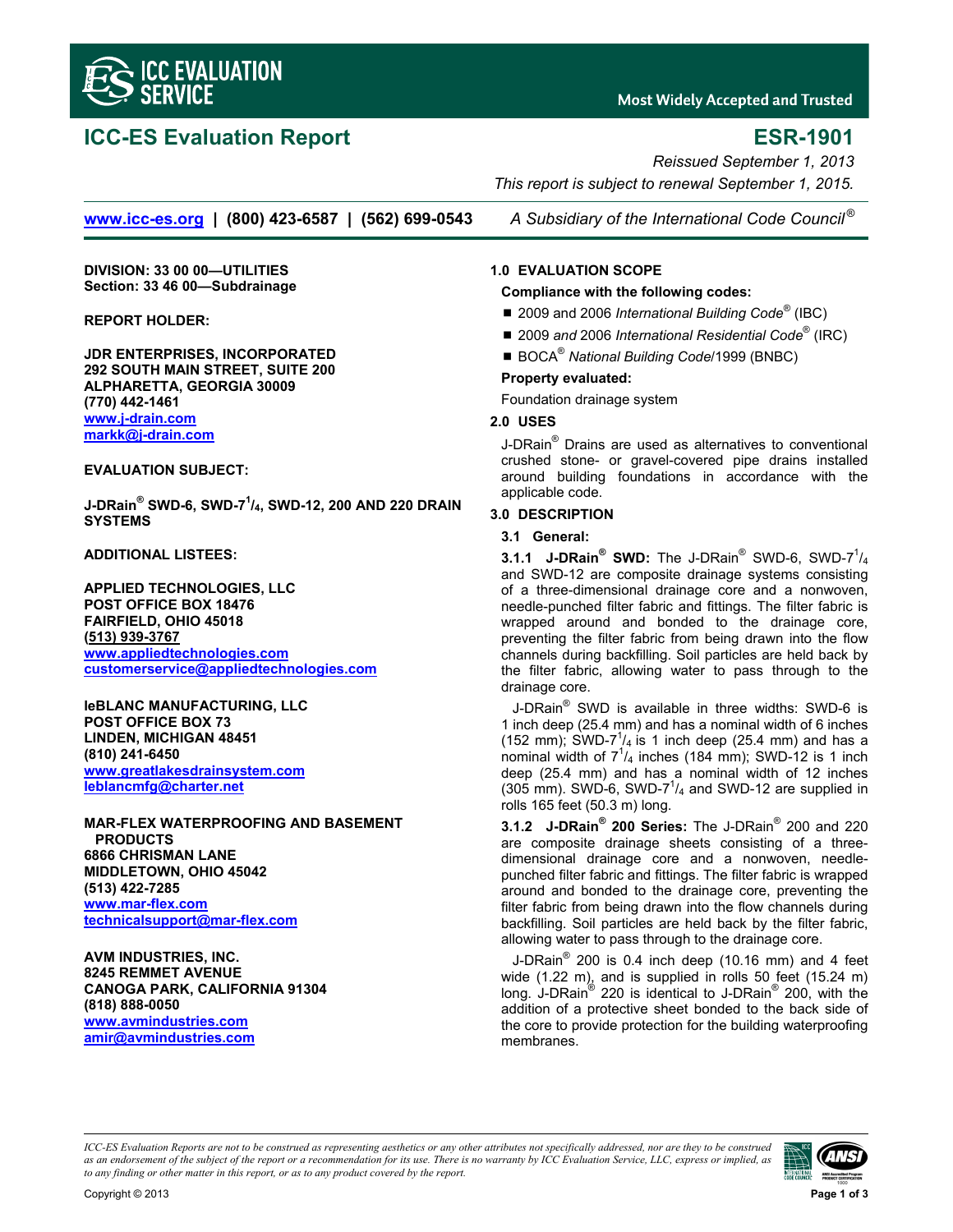### **3.2 Components and Fittings:**

**3.2.1 Rigid Core:** The rigid core component of the drains is thermoformed from a black extruded plastic to form an internal dimpled drainage core with a 1-inch depth (25.4 mm).

**3.2.2 Filter Fabric:** The filter fabric component of the drain is a geotextile, made from polypropylene, black in color, nonwoven and needle-punched for water flow.

**3.2.3 Splice Fitting:** Splice fittings are used to connect SWD-6 and SWD-12 rolls of strip drains together using a minimum 3-inch-wide (76 mm) polyethylene tape at each joint.

**3.2.4 6-0 End Cap Fitting:** The 6-0 end cap fitting is used to cover a cut end of SWD-6, either horizontally or vertically. A minimum 3-inch-wide (76 mm) polyethylene tape is used to secure each joint.

**3.2.5 End Outlet Fitting:** The outlet fitting is a black plastic fitting used to connect SWD-6 and SWD-12 to the drainage piping, using a minimum 3-inch-wide (76 mm) polyethylene tape at the joint.

**3.2.6 Corner Fitting:** The corner fitting is a black plastic fitting used to connect SWD-6, SWD- $7^{1}/_{4}$  and SWD-12 sections around an inside or outside corner at a 90-degree angle. A minimum 3-inch-wide (76 mm) polyethylene tape is used to secure each joint.

**3.2.7 6×6 Step Down Fitting:** The 6×6 step down fitting is a black plastic fitting used with SWD-6 to facilitate changing vertical height along a foundation. A minimum 3-inch-wide (76 mm) polyethylene tape is used to secure each joint.

**3.2.8 Side-Outlet Fitting:** The side-outlet fitting is used to make an in-line transition for SWD-6, SWD-7 $1/4$  and SWD-12 for intermediate collection of water along the footing. A minimum 3-inch-wide (76 mm) polyethylene tape is used to secure each joint.

# **4.0 INSTALLATION**

#### **4.1 General:**

The J-DRain® SWD-6, SWD-7<sup>1</sup>/<sub>4</sub>, SWD-12, 200 and 220 must be installed in accordance with this report and the manufacturer's published installation instructions. Where the manufacturer's published installation instructions and this report differ, this report must govern.

Prior to installation of J-DRain SWD-6, SWD-12, 200 and 220, waterproofing or dampproofing must be installed on the below-grade foundation or retaining wall in accordance with the applicable code.

# **4.2 J-DRain® SWD-6 and SWD-12:**

J-DRain<sup>®</sup> SWD-6 and SWD-12 drainage material must be unrolled along the footing at the base of the wall parallel to the length of the wall. The filter fabric adheres to the partially cured waterproofing or dampproofing. When SWD-6 or SWD-12 is applied to cured waterproofing, dampproofing or concrete foundations, an adhesive compatible with the drainage material, or mechanical means (i.e., insulation anchors as specified by the waterproofing or dampproofing manufacturer), must be used to hold the drain system in place. An outlet fitting must be attached to the end of the SWD-6 or SWD-12, and a 4-inch-diameter (102 mm) plastic pipe complying with the applicable plumbing code is attached to the outlet fitting. The SWD-6 or SWD-12 perimeter drain must discharge by gravity or mechanical means into an approved drainage system that complies with the applicable plumbing code. The below-grade foundation or retaining wall must then be

backfilled and compacted to the density required by the applicable code.

# **4.3 J-DRain® 200 Series:**

The J-DRain® 200 and 220 sheets are installed from the base of the footing upward to within 6 inches (152.4 mm) below the top of the backfill and provide full coverage of the foundation wall. The sheets must be attached to the foundation wall with an adhesive compatible with the drainage material, or by mechanical means (i.e., insulation anchors as specified by the waterproofing or dampproofing manufacturer). The J-DRain® 200 and 220 must be installed with a collection system of J-DRain® SWD-6 or SWD-12 at the base of the foundation wall. The J-DRain<sup>®</sup> 200 and 220 must be installed prior to the collection system described in Section 4.2. The SWD- $7^{1}/_{4}$  is an alternative collection system used with J-DRain<sup>®</sup> 200 and 220. SWD-7 $1/4$  must be installed in accordance with Section 4.4. The below-grade foundation or retaining wall must then be backfilled and compacted to the density required by the applicable code.

# **4.4 J-DRain® SWD-71 /4:**

The SWD-7 $1/4$  drainage material is installed continuously on the interior of the footing forms prior to placement of concrete. Drainage material is cast in place after the concrete is placed in forms and forms are removed. (Note: Drainage material may be placed on the exterior and/or interior vertical surface of the footing.) SWD- $7^{1}/_{4}$  must be attached to a side outlet fitting with a 4-inch-diameter (102 mm) plastic pipe complying with applicable plumbing code (i.e., bleeder). The SWD-7 $1/4$  perimeter drain must discharge by gravity or mechanical means into an approved drainage system that complies with the applicable plumbing code (i.e., sump pump). The 3-inchwide (76 mm) tape must not be used with the SWD- $7<sup>1</sup>/_4$ cast-in-place drainage system.

J-DRain $^{\circledR}$  SWD-7 $^{\prime\prime}$  as an option may be used as an exterior vertical drain strip (chimney), mechanically fastened from the top of wall to the base of footing.

#### **5.0 CONDITIONS OF USE**

The J-DRain<sup>®</sup> SWD-6, SWD-7<sup>1</sup>/<sub>4,</sub> SWD-12, 200 and 220 described in this report comply with, or are suitable alternatives to what is specified in, those codes listed in Section 1.0 of this report, subject to the following conditions:

- **5.1** The manufacturer must submit installation instructions for the drain at the time of permit application.
- **5.2** When adhesives are used to attach the drainage system to foundation or retaining walls, JDR Enterprises, Inc., must verify compatibility of the adhesives with the drainage system and the waterproofing and dampproofing materials.
- **5.3** The J-DRain® 200 and 220 are limited to use on foundation walls less than 20 feet (6.10 m) in height.

#### **6.0 EVIDENCE SUBMITTED**

Data in accordance with the ICC-ES Acceptance Criteria for Composite Foundation Drainage Systems (AC243), dated October 2005, editorially revised October 2011.

#### **7.0 IDENTIFICATION**

Each package of the J-DRain® SWD-6, SWD-7 $1/4$ , SWD-12, 200 and 220 drains must be identified with the name and the address of JDR Enterprises, Inc., or one of the report listees, as indicated in Table 1 of this report; the product name as noted in Table 1; and the evaluation report number (ESR-1901).